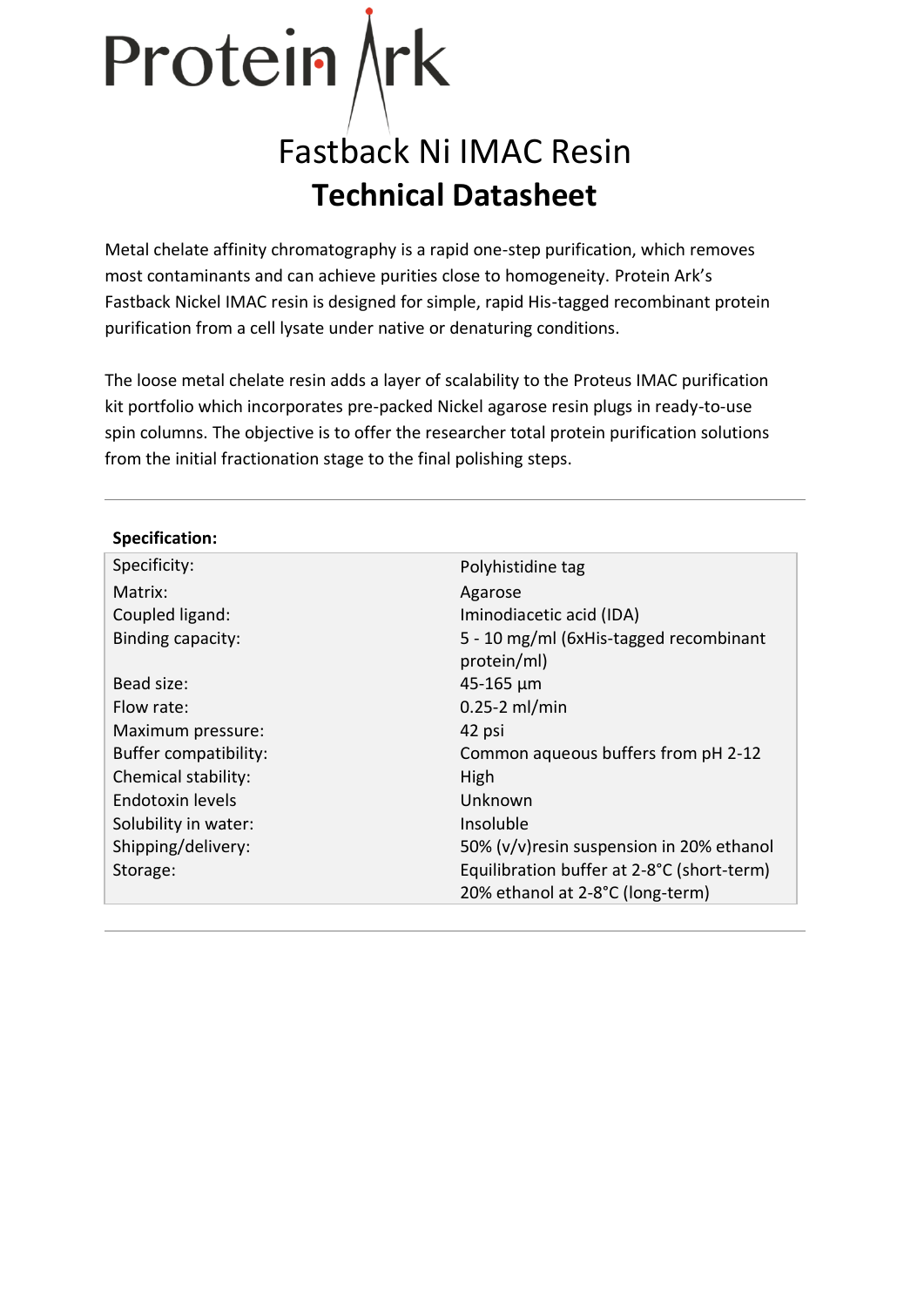#### **Chemical compatibility of the Fastback Ni IMAC Resin**

All resins are susceptible to oxidative agents. Avoid high temperatures. The resin are resistant to short exposure to organic solvents (e.g. 30 % ethanol) and are stable in all aqueous buffers commonly used for metal chelate chromatography cleaning-in-place e.g. 1 M NaOH, 0.01 M HCl. IMAC resin is resistant to 6 M guanidine-HCl and 8 M urea.

#### **Storage conditions:**

• Store the Ni IMAC Resin at 2-8°C. Do not freeze or store the resin at room temperature. Freezing the suspension will damage the agarose beads. The resin is pre-swollen and de-fined. It is transported in 20 % ethanol. Protein Ark's resin is stable for up to 2 years at 2-8°C from the date of manufacture. The expiry date is recorded clearly on the label of the bottle

#### **Disclaimer:**

This product is for research use only and is not intended for use in clinical diagnosis. No claims beyond replacement of unacceptable material or refund of purchase price shall be allowed.

#### **Ordering Information:**

| <b>Product</b>                  | Volume           | <b>Order Code</b> |
|---------------------------------|------------------|-------------------|
| Fastback Ni IMAC Resin (10 ml)  | $10 \text{ ml}$  | Fastback-Ni-10    |
| Fastback Ni IMAC Resin (25 ml)  | 25 ml            | Fastback-Ni-25    |
| Fastback Ni IMAC Resin (100 ml) | $100 \mathrm{m}$ | Fastback-Ni-100   |

| <b>Accessories</b>                | Quantity | <b>Order Code</b> |
|-----------------------------------|----------|-------------------|
| Proteus Metal Chelate Buffer Pack | 'L.      | <b>PC-BMCP</b>    |
| (250 ml 5 x PBS Buffer A,         |          |                   |
| 150 ml 1 x Imidazole Buffer B)    |          |                   |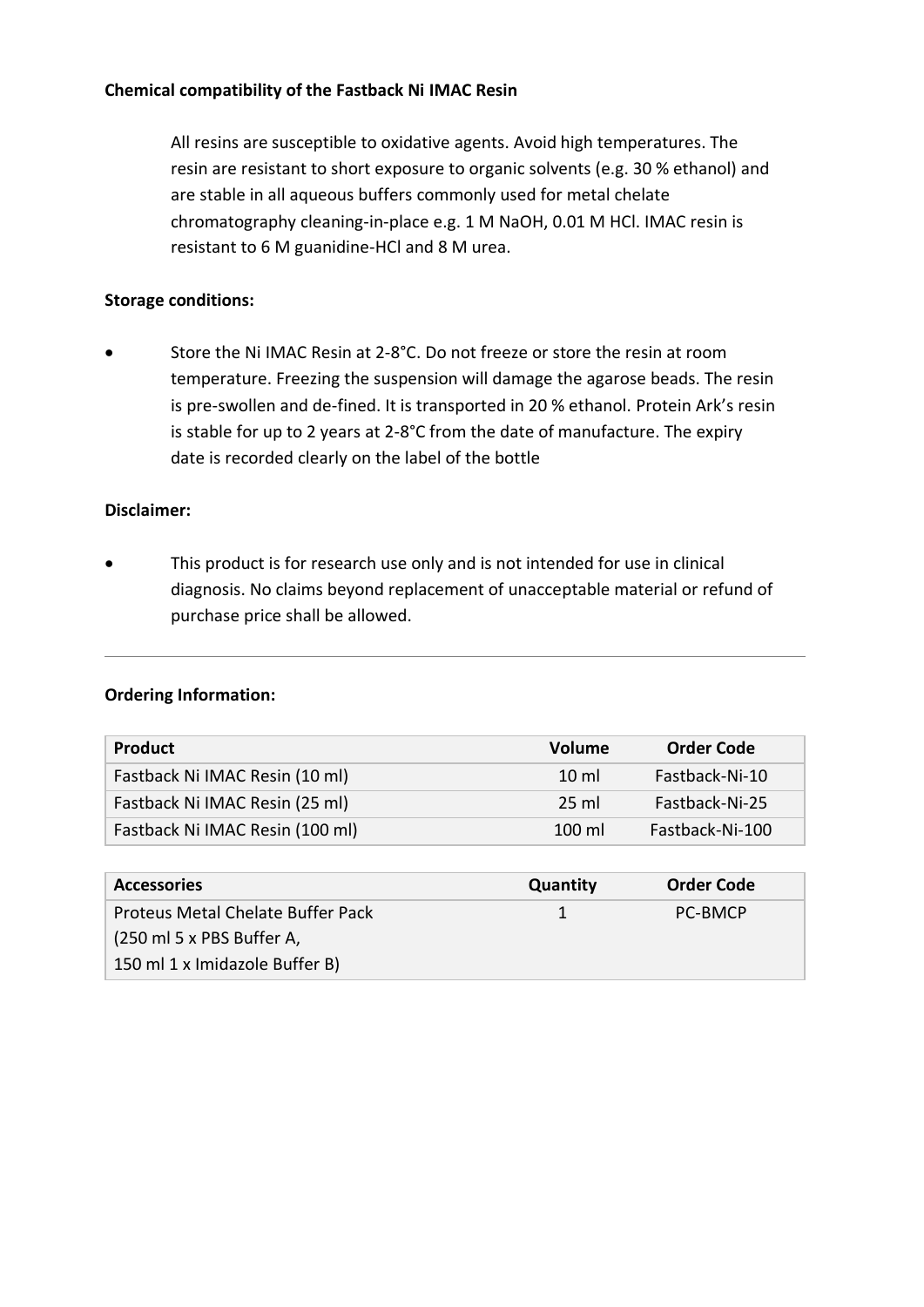#### **Principles of IMAC chromatography:**

Proteins are engineered with affinity tags attached to the 5' or 3' end of the target gene. Examples of such tags are hexahistidine (Mr 700-900) and an 8-residue peptide containing alternating histidines (Mr 900).

IMAC technology was introduced by Porath et al (1975). The matrix is attached to chelating groups that immobilize transition metal ions such as  $Ni^{2+}$ ,  $Co^{2+}$ ,  $Cu^{2+}$ ,  $Zn^{2+}$  (see Porath and Olin, 1983; Porath, 1988; Sulkowski, 1989). Certain amino acids such as histidine, tryptophan, cysteine and tyrosine can act as electron donors on the surface of the protein and bind reversibly to the transition metal ion. In the vast majority of instances, 6x histidine tag is engineered at the N or C terminus of the protein ( $K_d$ -10<sup>-13</sup> at pH 8.0).

The most common matrix for IMAC purification is iminodiacetic acid (IDA).  $Ni<sup>2+</sup>$  is the most widely used metal ion as most IMAC tags seem to have very high affinity for immobilized  $Ni<sup>2+</sup>$ . The simplicity of IMAC technology is extremely attractive as it lends itself to the bind, wash and elute mode of operation if the appropriate buffer formulations are selected. IMAC can often be used with samples without any pretreatment e.g. buffer exchange step. The use of metal chelate affinity is widespread for the selective adsorption of engineered recombinant proteins and has largely superseded non-affinity methods of chromatography for purifying recombinant proteins.

#### **Application drivers for IMAC chromatography:**

Screening expression clones for high levels of His-tagged proteins Purification of recombinant proteins for raising antibodies Purification of recombinant proteins for activity and/or structural studies

#### **Affinity chromatography:**

The essence of affinity chromatography utilizes the concept of bio-specificity, implying an interaction between a natural binding site and the natural ligand, whether it be enzyme-substrate, enzyme-inhibitor or His-tagged protein-metal ion interactions.

Often a researcher needs to choose the correct base matrix, select the optimal activation chemistry and couple a suitable ligand to develop an affinity column to purify the target protein. Protein Ark's resins remove the guesswork associated with optimizing the resin chemistry by offering ready-to-use resins that have satisfied stringent quality control to guarantee reproducible purification performance. Optimal buffer and elution conditions for the purification step of many His-tagged proteins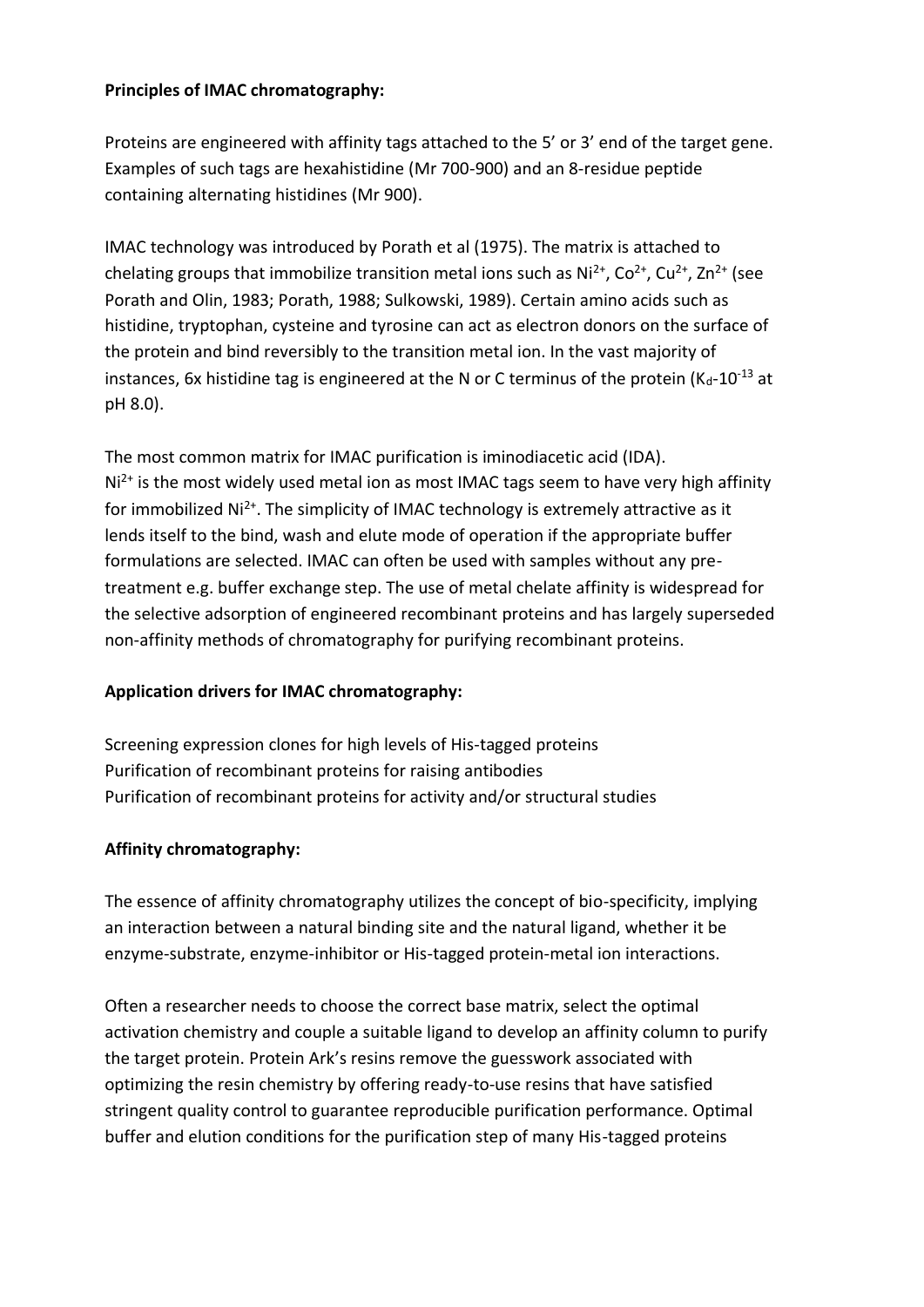#### **General considerations for selecting optimal binding conditions for the IMAC resin:**

This resin exploits the hexahistidine sequence that permits efficient purification of the expressed protein from a broad host such as bacterial cells, Baculovirus vectors, mammalian cells or yeast. Baculovirus, mammalian cells and yeast expression vectors are often used to express eukaryotic proteins as they generate proteins with the similar post-translational modifications such as phosphorylations and glycosylations.

Lysis conditions, such as the nature of the lysis buffer, depend upon the type of expression vector. Mammalian or Baculovirus-infected insect cells can be lysed by sonication at +4°C with either freeze/thaw cycles or addition of up to 1 % non-ionic detergents and cell lysis of *E.coli* is usually achieved by sonication on ice or homogenization either with or without lysozyme treatment.

The culture pellet is resuspended in lysis buffer at a pH close to pH 7.4-8.0 using a similar concentration of buffer, imidazole and NaCl to that of a pre-equilibration buffer used for metal chelate chromatography. Binding of His-tagged soluble proteins present in the cytoplasm or periplasm and insoluble aggregates in the presence of denaturants occurs close to physiological pH.

Typically, a protease inhibitor cocktail, such as Boehringer "Complete EDTA-free", 5-50 μg/ml DNase I and 10 mM β-mercaptoethanol are added to the lysis buffer. Addition of β-mercaptoethanol to the lysis buffer and the binding, wash and elution buffers are optional. Its inclusion depends upon whether the His-tagged protein elutes with contaminants as β-mercaptoethanol can reduce all disulphide bonds formed between the contaminating proteins and the target protein. Initially, the researcher should try to bind the His-tagged protein directly from the cleared lysate.

It is imperative that the lysate is completely clear as any particulate matter e.g. cell debris will partially foul the resin and cause times for the binding, washing and elution steps to be increased. It is important that the sample is clarified to remove particulates that could clog the resin flow channels. It is good practice to filter the sample just prior to loading even if it has been filtered several days before the chromatographic run.

If the binding efficiency is poor and the lysis buffer differs significantly from the preequilibration buffer, optimal binding of the His-tagged protein to the Fastback-Ni resin can be achieved by rapid dialysis, diafiltration using ultrafiltration concentrators, gelfiltration chromatography in the appropriate pre-equilibration buffer or titration with a concentrated stock solution of pre-equilibration buffer.

Note that the precise conditions for binding, washing and eluting your target protein may need to be optimized empirically as there are several factors such as accessibility of the His-tag which affect protein behaviour in non-denaturing conditions during metal chelate chromatography.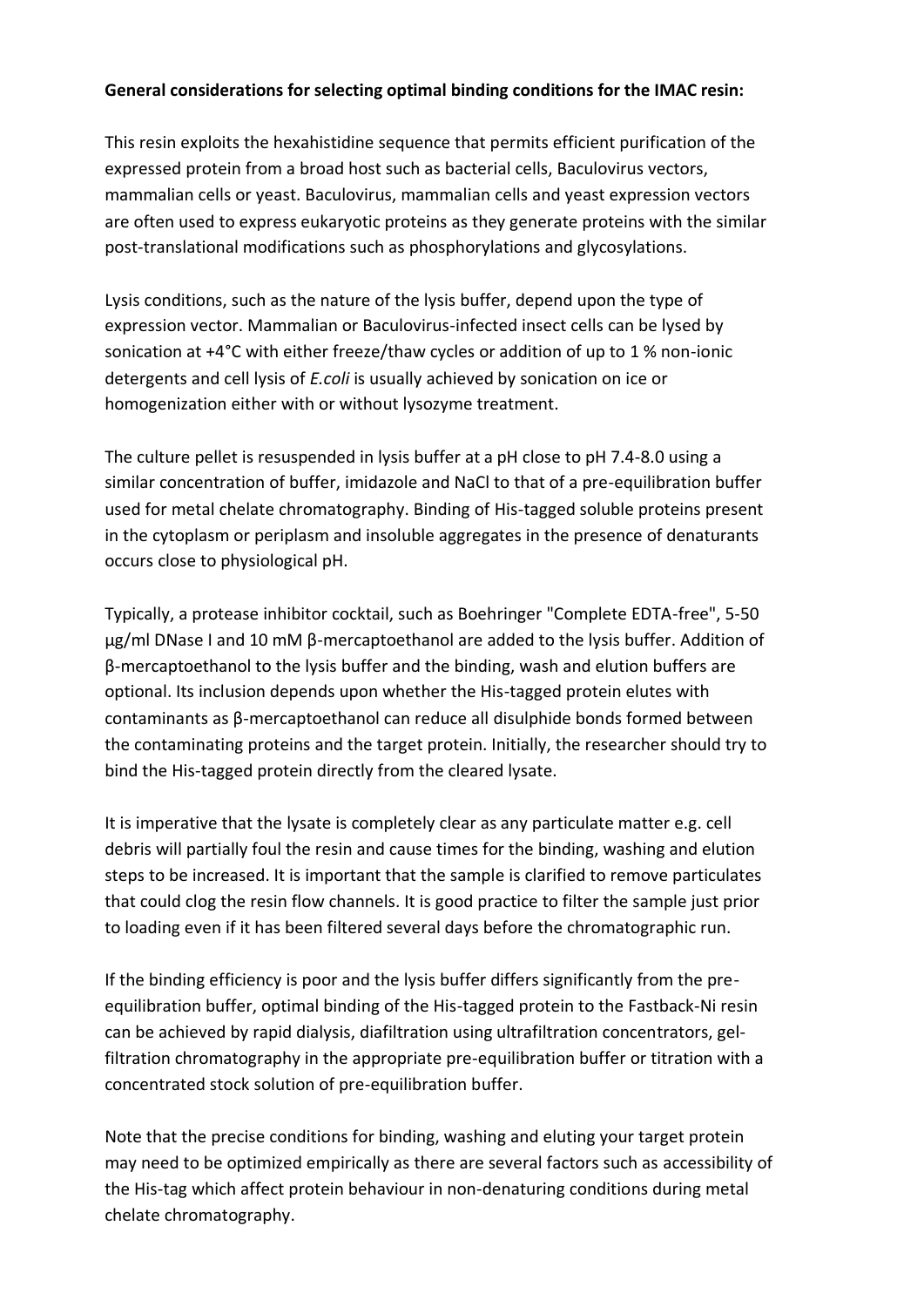Aggregation/precipitation of proteins is common during storage and repeated freeze/thaw cycles. Of equal importance is the ability to process the samples rapidly and, if the need arises, to be able to purify the target protein at 4°C.

Optimal conditions for binding the target molecule to a resin are critical for successful separation of the protein. If the binding conditions are not optimal with respect to pH, salt concentration, presence of metal ions or chelating agents, flow rates, residence time etc, purification can be adversely affected.

# **Choosing the correct buffer conditions for IMAC separations:**

We recommend sodium phosphate buffers as buffers with secondary or tertiary amines e.g. Tris buffers can reduce the nickel ion.  $pH$  7-8 works well for most immobilized Ni<sup>2+</sup> applications and 0.15-0.5 M NaCl is added to the buffers in order to prevent non-specific ionic interactions and to stabilize some proteins in solution.

Non-ionic detergents such as 8 M urea and 6 M guanidinium HCl do not interfere with metal chelate affinity separations. When a recombinant protein is expressed at high levels in *E.coli*, the protein elutes as insoluble aggregates called inclusion bodies. These denaturants completely unfold the target protein making the 6xHis-tag much more accessible for interaction with the immobilized  $Ni<sup>2+</sup>$  matrix.

Attempts can be made to renature the target protein by dialyzing it sequentially against binding buffers containing decreasing levels of urea or passing decreasing levels of urea in binding buffer over the washed protein bound to the Fastback-Ni resin and eluting the refolded protein with 300 mM imidazole (between pH 7 and pH 8). Alternatively, denatured proteins can be diluted into a large volume of buffer lacking denaturant. The dispersive effect dilutes out the denaturant resulting in the re-folding of the protein.

#### **Eluting the protein from the IMAC resin:**

The most common elution conditions for IMAC separations involve the use of a competitive counter-ligand such as imidazole. This is the preferred elution method for purifications under native conditions. For purifications under denaturing conditions, elution is performed either using imidazole in the presence of denaturant such as 8 M urea or by a reduction in elution pH from pH 7.4 to pH 4.5. It is important to appreciate that a few proteins are acid-labile and they can lose their activity at very low pH values. Above all, the elution conditions must preserve the integrity and activity of the target protein. Most observed denaturation is caused by harsh elution conditions.

#### **Binding kinetics of IMAC resin:**

The flow rate through an affinity chromatography support is important in achieving optimal separation. Flow rate through the column support is inextricably related to the efficiency of the separation; too fast a flow will cause the mobile phase to move past the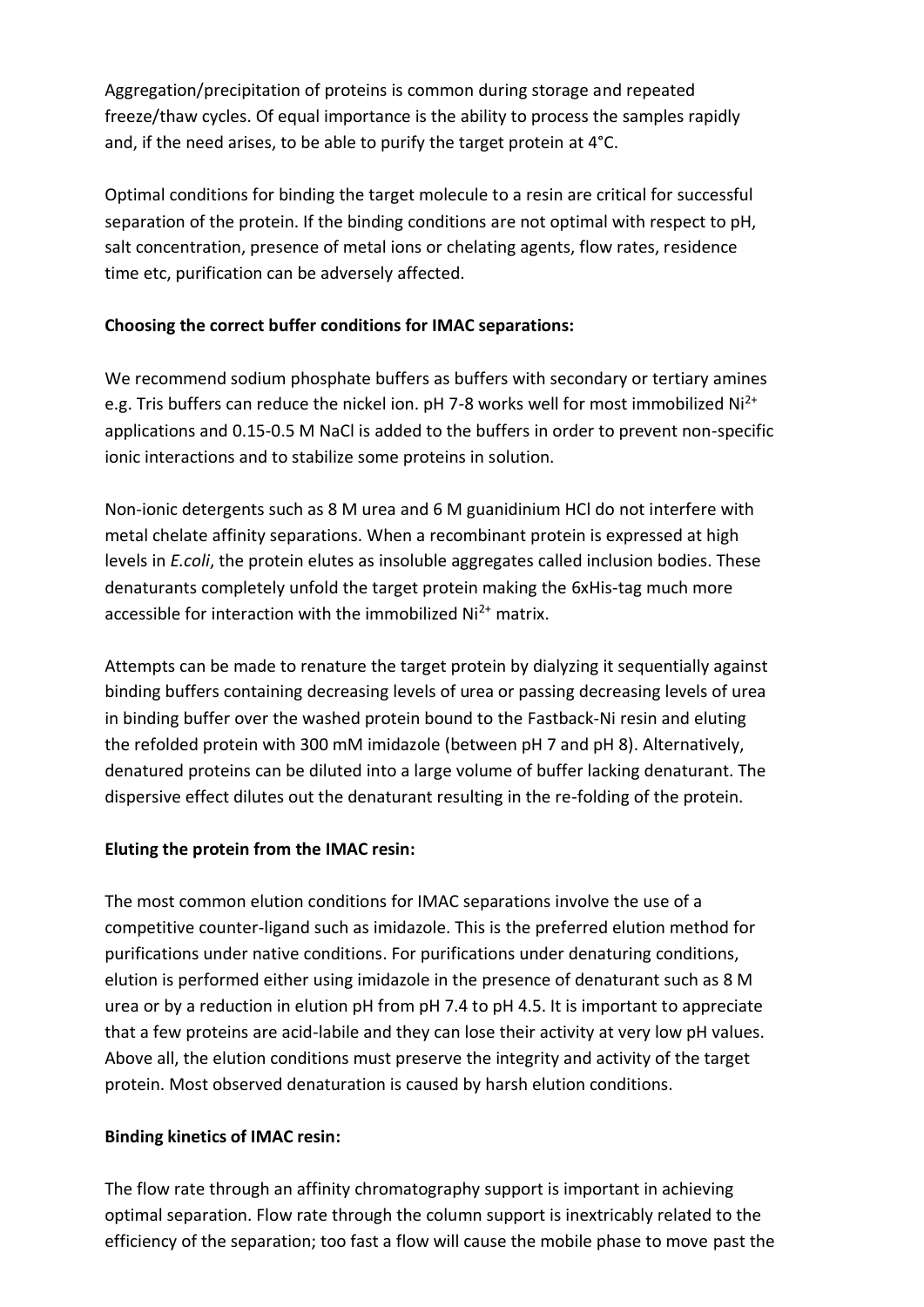beads faster than the diffusion time necessary to reach the internal bead volume. This IMAC resin chemistry has sufficiently rapid association kinetics between the protein molecule and the immobilized ligand to allow for optimal diffusional flow through the internal bead structure.

#### **Fastback-Ni IMAC Resin:**

IDA cross-linked agarose resin consists of iminodiacetic acid groups ligated by stable ether linkages via a flexible spacer arm. The resin is charged with  $Ni<sup>2+</sup>$  to give a marine blue appearance.

#### **Protocol for purifying His-tagged proteins:**

#### **Under NATIVE conditions:**

These protocols refer to the purification of active folded proteins. As strength of binding will be determined by length and accessibility of the His-tag the metal ion, buffer composition and pH and elution conditions, some adjustments of the procedure in this instruction sheet is often required.

Ideally, the cell lysate should be made up in phosphate buffer pH 7.4-8.0 in the presence of NaCl (to reduce non-specific adsorption effects).

The following metal chelate buffers are proposed for your IMAC separation. The procedure to prepare these working buffer solutions from stock buffers is shown in

#### **Recommended buffers for NATIVE IMAC purifications:**

Binding buffer:

50 mM sodium phosphate buffer pH 7.4, 300 mM NaCl, 10 mM imidazole. Wash buffer:

50 mM sodium phosphate buffer pH 7.4, 300 mM NaCl, 30 mM imidazole. Elution buffer:

50 mM sodium phosphate buffer pH 7.4, 300 mM NaCl, 300 mM imidazole.

NOTE: All buffers contain sodium azide as a preservative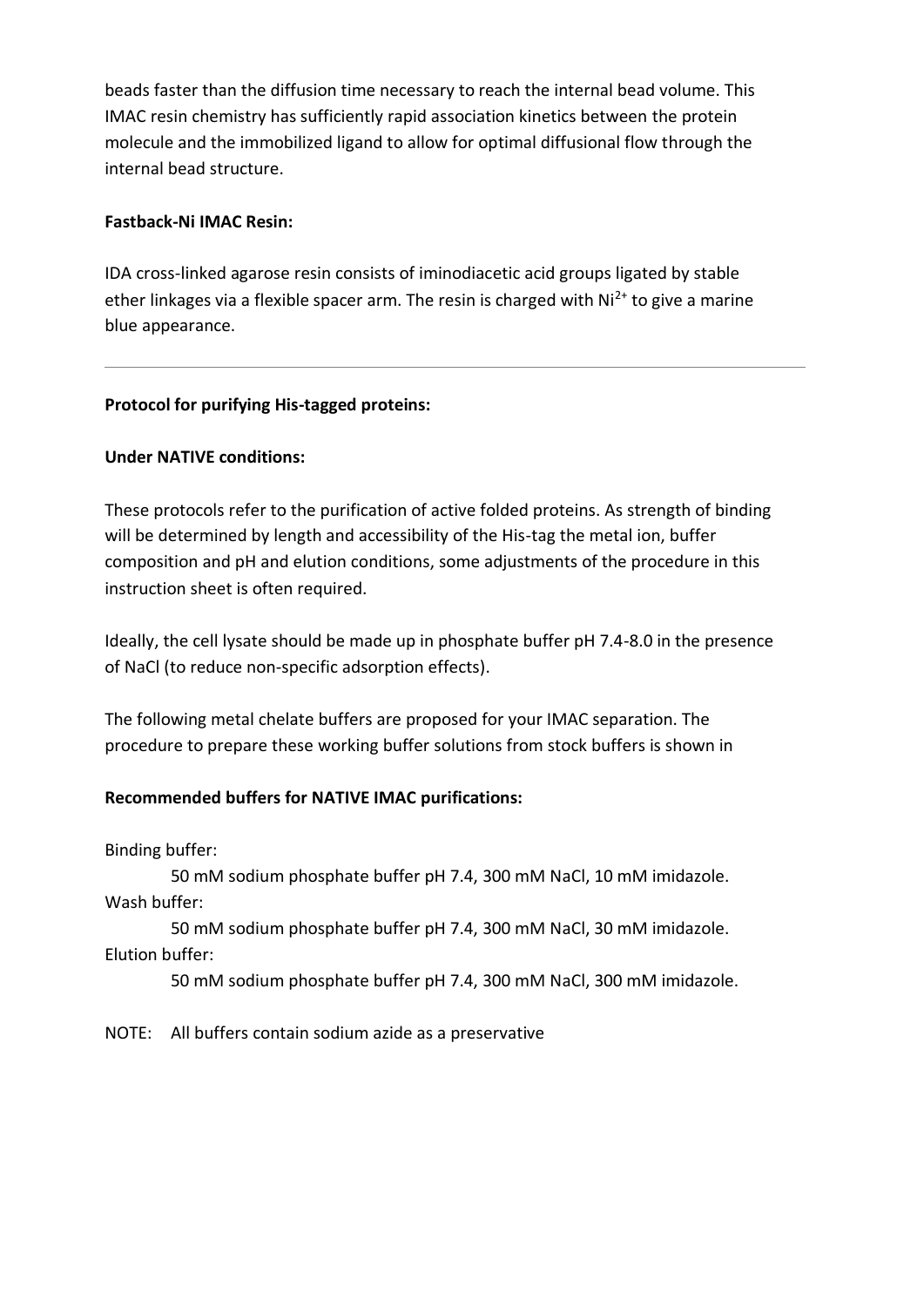| Imidazole<br>Concentration<br>(mM) | Recommended<br>usage  | <b>Buffer</b><br>(m <sub>l</sub> ) | Elution Buffer<br>(mI)<br>(5 x PBS Buffer) (1 M Imidazole) | Distilled Water<br>(m <sub>l</sub> ) | <b>Total Volume</b><br>(m <sub>l</sub> ) |
|------------------------------------|-----------------------|------------------------------------|------------------------------------------------------------|--------------------------------------|------------------------------------------|
| 10                                 | <b>Binding buffer</b> | 20                                 | 1                                                          | 79                                   | 100                                      |
| 20                                 |                       | 20                                 | 2                                                          | 78                                   | 100                                      |
| 30                                 | Wash buffer           | 20                                 | 3                                                          | 77                                   | 100                                      |
| 50                                 |                       | 20                                 | 5                                                          | 75                                   | 100                                      |
| 100                                |                       | 20                                 | 10                                                         | 70                                   | 100                                      |
| 150                                |                       | 20                                 | 15                                                         | 65                                   | 100                                      |
| 200                                |                       | 20                                 | 20                                                         | 60                                   | 100                                      |
| 250                                |                       | 20                                 | 25                                                         | 55                                   | 100                                      |
| 300                                | Elution buffer        | 20                                 | 30                                                         | 50                                   | 100                                      |
| 350                                |                       | 20                                 | 35                                                         | 45                                   | 100                                      |
| 400                                |                       | 20                                 | 40                                                         | 40                                   | 100                                      |
| 450                                |                       | 20                                 | 45                                                         | 35                                   | 100                                      |
| 500                                |                       | 20                                 | 50                                                         | 30                                   | 100                                      |

#### **Table 1: Showing how to prepare your metal chelate binding, wash and elution buffers.**

NOTE: Always measure the pH of the working buffer solutions when they are prepared and adjust to pH 7.4 whenever necessary. It is not uncommon for buffers to precipitate or freeze partially in the cold during long term storage or when laboratory temperatures drop at night. The buffers should be warmed up and they can be used once all the precipitate has re-dissolved.

#### **Under DENATURING conditions:**

Recombinant proteins often form insoluble inclusion bodies when they are expressed at high levels. These proteins can be solubilized easily in the presence of denaturants such as 6-8 M urea or 6 M guanidine hydrochloride. Additionally, a researcher may be choose to purify their recombinant protein under denaturing conditions if they wish to use the purified denatured protein for raising antibodies. Two buffer configurations can be used under denaturing conditions. One buffer system employs imidazole to competitively elute the target protein under denaturing conditions and the other buffer system uses a more acidic pH to elute the target protein in the absence of imidazole. Choosing either buffer system will depend critically upon the nature of your target protein e.g. stability in acid environment.

#### **Recommended buffers for DENATURING purifications:**

Imidazole Elution:

Binding buffer:

50 mM sodium phosphate buffer pH 7.4, 300 mM NaCl,

10 mM imidazole, 6-8 M Urea.

#### Wash buffer:

50 mM sodium phosphate buffer pH 7.4, 300 mM NaCl,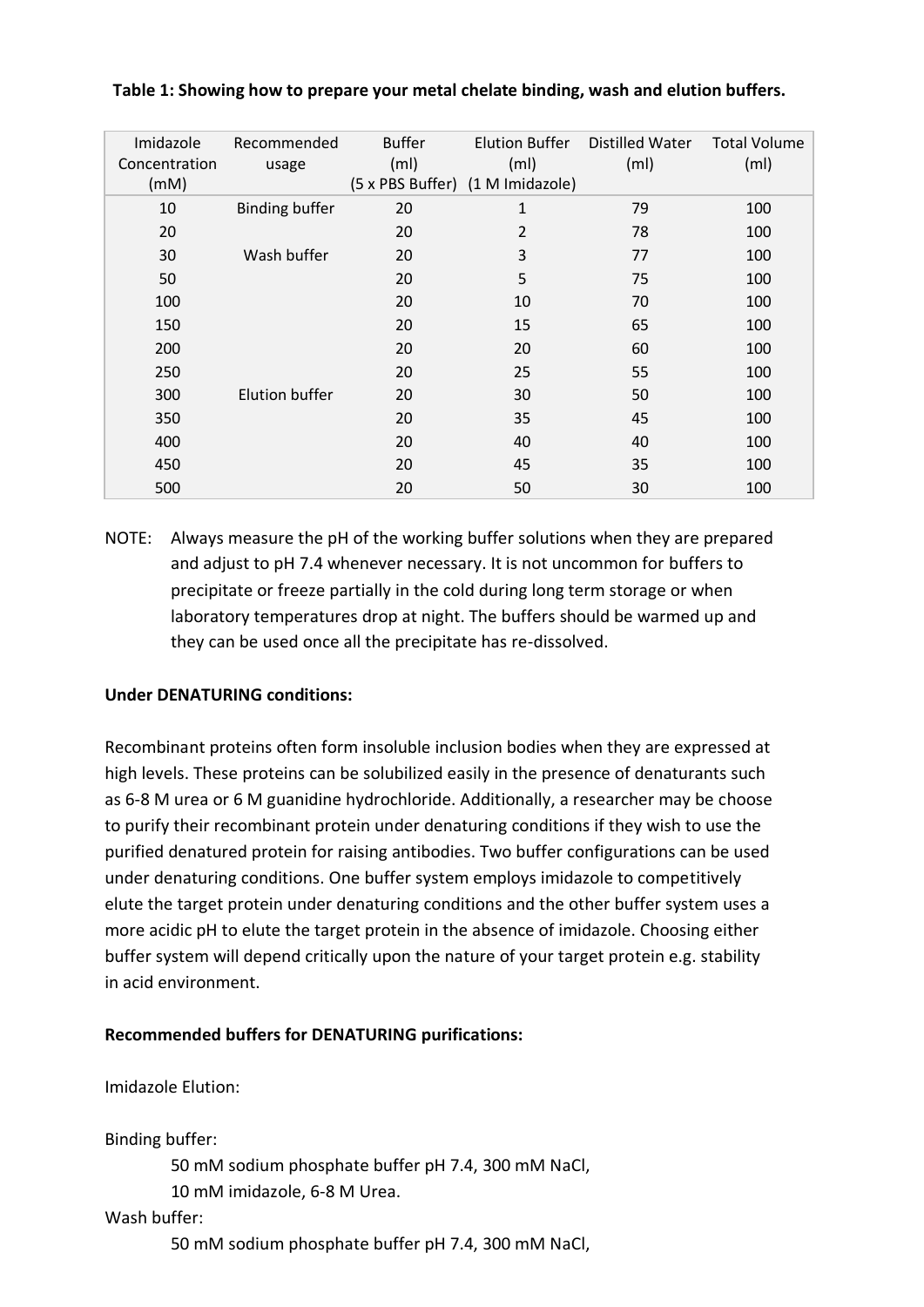30 mM imidazole, 6-8 M Urea.

Elution buffer:

50 mM sodium phosphate buffer pH 7.4, 300 mM NaCl, 300 mM imidazole, 6-8 M Urea.

Acid Elution:

Binding buffer:

50 mM sodium phosphate buffer pH 7.4, 300 mM NaCl, 6-8 M Urea. Wash buffer:

50 mM sodium phosphate buffer pH 6.0, 300 mM NaCl, 6-8 M Urea. Elution buffer:

50 mM sodium phosphate buffer pH 4.0, 300 mM NaCl, 6-8 M Urea.

Note: Addition of urea will cause the pH to drop. Titrate the buffer with NaOH to bring the pH back to pH 7.4. The pH of those buffers containing urea should be checked and adjusted, if necessary, immediately before use.

# **Metal chelate buffer formulations supplied in the buffer pack (PC-BMCP) (See Accessories in the 'Ordering Information' section):**

Under denaturing conditions, you may choose to add urea to the buffers below. In this case, 480.48 g urea (Mr 60.06) should be added to a final 1 L buffer volume. Also note that the final pH of the buffers containing urea only should be adjusted immediately before use. All buffers contain 0.1 % sodium azide as preservative.

5 x PBS buffer (to prepare: 1 L 5 x binding buffer):

Add 4.2103 g NaH<sub>2</sub>PO<sub>4</sub> (Mr 137.99, monohydrate), 58.8455 g Na<sub>2</sub>HPO<sub>4</sub> (Mr 268.1, heptahydrate), 87.66 g NaCl (Mr 58.44), 1.0 g NaN<sup>3</sup> to 800 ml distilled water. Make up volume to 1 L with distilled water. Do not adjust the pH at 5 x. The pH of the concentrated stock solution will be lower than that of the diluted form.

1 x Imidazole buffer (to prepare 1 L 1 x binding buffer):

Add 5.52 g NaH<sub>2</sub>PO<sub>4</sub> (Mr 137.99, monohydrate), 2.681 g Na<sub>2</sub>HPO<sub>4</sub> (Mr 268.1, heptahydrate), 17.532 g NaCl (Mr 58.44), 1.0 g NaN3, 68.08 g imidazole (Mr 68.08) to 750 ml distilled water. Use 6 N hydrochloric acid to adjust the pH to 7.4 at 25°C. Make up volume to 1 L with distilled water.

# **Gel Preparation:**

As the gel is shipped in 20 % ethanol, decant off the ethanol and add distilled water to a final slurry concentration of approximately 50 %.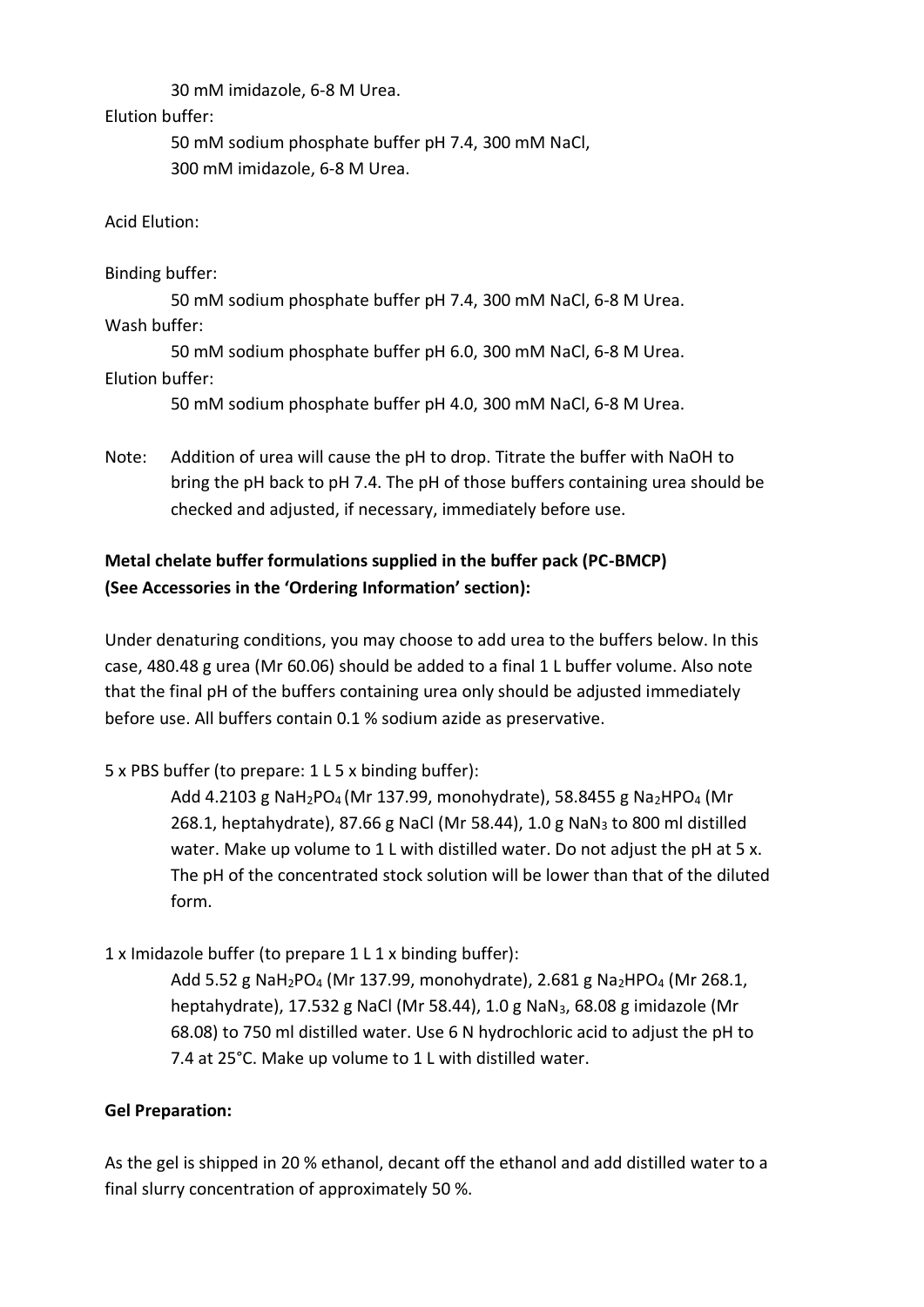#### **Resin packing:**

Gently shake the bottle to form a gel slurry. It is often preferable to de-gas the resin slurry. Pour or pipette the resin slurry into a glass or plastic column with the column outlet slightly open. Add 5-10 column volumes of distilled water to wash the Ni-metal chelate resin and to ensure that the resin is packed well. Close the column outlet valve. The column is now ready for pre-equilibration with binding buffer.

#### **PROTOCOL USING GRAVITY FLOW OR A PERISTALTIC PUMP:**

Pre-equilibration:

Equilibrate the Ni IMAC column with 3-5 column volumes of binding buffer.

#### Sample loading:

Load an appropriate amount of 0.45 μm filtered cleared lysate on to the Ni column. Please note that the binding capacity of the resin is approximately 5-10 mg 6x Histagged protein/ml sedimented resin. Collect the sample wash for further analyses.

# Washing:

Wash the column with 5 x 3 column volumes of wash buffer. The washes should be collected for further analyses to ensure that all unbound protein is removed. As imidazole absorbs UV radiation at 280 nm, we recommend that the wash buffer (containing imidazole) is used as the reference solution for auto-zeroing the UV-Vis spectrophotometer.

# Elution:

Elute the bound 6xHis-tagged protein into fresh tubes with a minimum 5 x 2 column volumes (e.g. 10-15 CV's) of elution buffer. The eluate should be collected for further analyses. Check the protein content of each eluted fraction before pooling them. Otherwise, you risk diluting a concentrated, purified sample.

# **DESALTING AND CONCENTRATING THE PURIFIED PROTEIN**

Imidazole should be removed by diafiltration using ultrafiltration concentrators or rapid dialysis against an appropriate buffer for your downstream application. Otherwise, imidazole may strip the metal ion from a metalloprotein of interest or the target protein may irreversibly precipitate out of solution when stored at -20°C or -80°C.

# **REGENERATION OF THE Fastback Ni IMAC RESIN**

Wash the column with 10 CV's of elution buffer followed by 10 CV's of binding buffer. Proceed to the pre-equilibration step of another bind-wash-elute cycle if the column is to be re-used immediately. After regeneration, the resin can also be stored in a screw capped bottle in 0.1 % sodium azide (made up in distilled water) at 2-8°C until further use.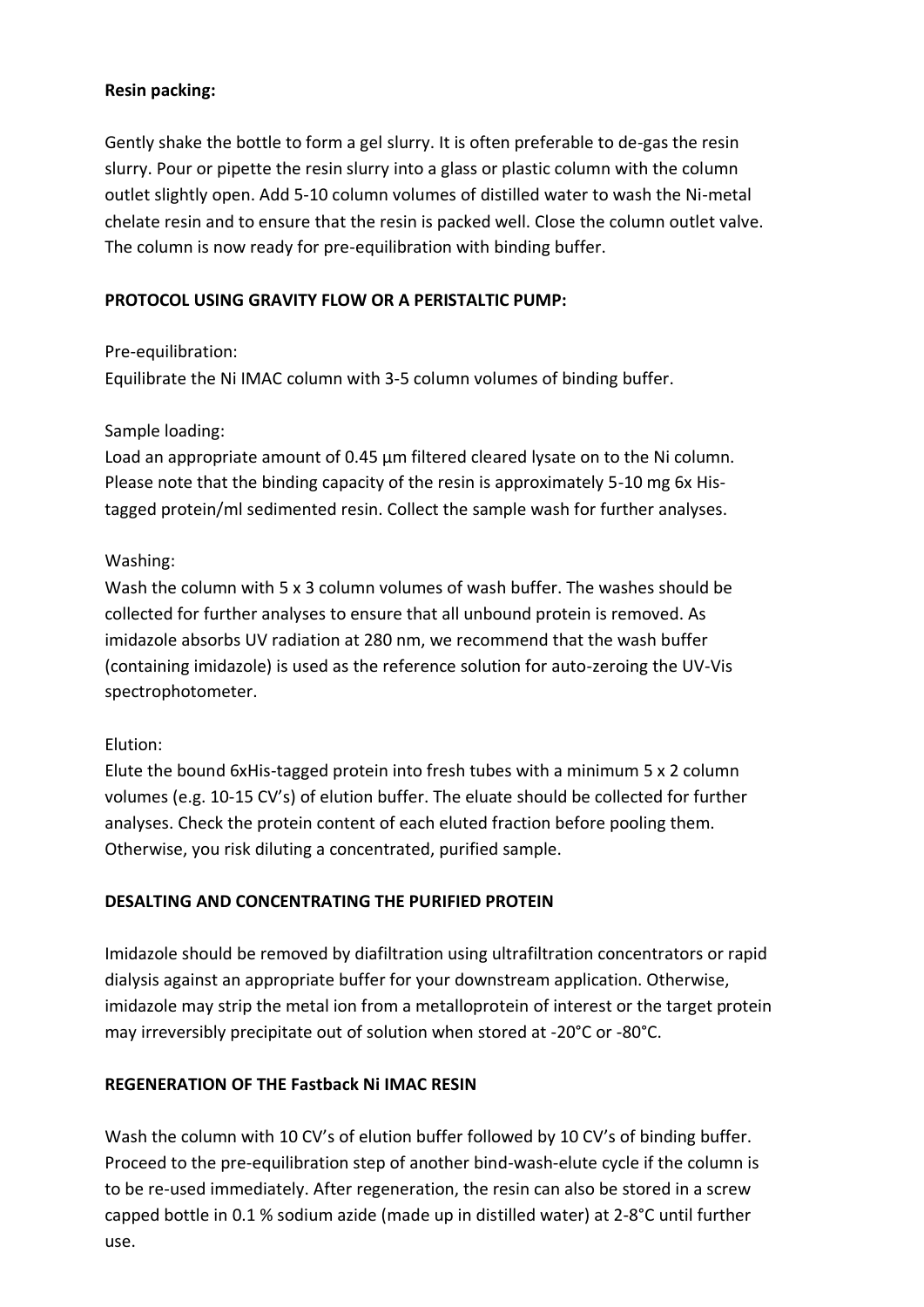#### **Questions and Answers:**

- *1. What is the shelf-life of Metal Chelate resin?* The resin is guaranteed for 2 years after the date of manufacture provided they are stored at 2-8°C.
- *2. Do I need to filter the buffers prepared in my laboratory?* It is good laboratory practice to filter all buffers.

# *3. How should I prepare my sample for metal chelate separation?*

Many chromatographic procedures demand that the sample is pre-conditioned prior to loading. We recommend that all samples are filtered to at least 0.45 μm pore size. High viscosity is mostly attributed to contaminating DNA or RNA. The intrinsic viscosity of a lysate can be reduced by either drawing it through a syringe needle several times or by adding appropriate amounts of DNase and/or RNase (5- 10 μg/ml) to the lysis buffer and incubating the mix on ice for 15 mins.

#### *4. Should I add β-mercaptoethanol to the lysis buffer?*

Reducing agents can reduce the resin matrix and adversely affect binding of the 6xHis-tagged protein to the resin. Its inclusion depends upon whether the 6xHistagged protein elutes with contaminants as β-mercaptoethanol can reduce all disulphide bonds formed between the contaminating proteins and the target protein. Concentrations less than or equal to 10 mM β-mercaptoethanol can be used with the IMAC resin. Do not use strong reducing agents such as DTT or DTE as these tend to reduce the metal ion, which will lower the binding efficiency of the IMAC column.

#### *5. How can I regenerate the metal chelate resin?*

We recommend that you wash the resin with elution buffer and then re-equilibrate the resin with binding buffer. Proceed to the pre-equilibration step if resin is to be re-used immediately. After regeneration, the resin can also be stored in a screwcapped bottle containing 0.1 % sodium azide (made up in distilled water) at 2-8 °C until further use.

# *6. Can I immobilize the metal chelate resin with a different metal ion?*

It is possible to charge the resin with a different metal ion. Ensure that the resin is stripped of Ni<sup>2+.</sup> This is achieved by successive washing with 1-2 column volumes of (i) 0.2 M EDTA, 0.5 M NaCl (ii) 0.2 M NaOH (iii) distilled water and finally (iv) 0.1 M metal salt. Then wash the column with at least 5-10 column volumes of distilled water to remove free metal ion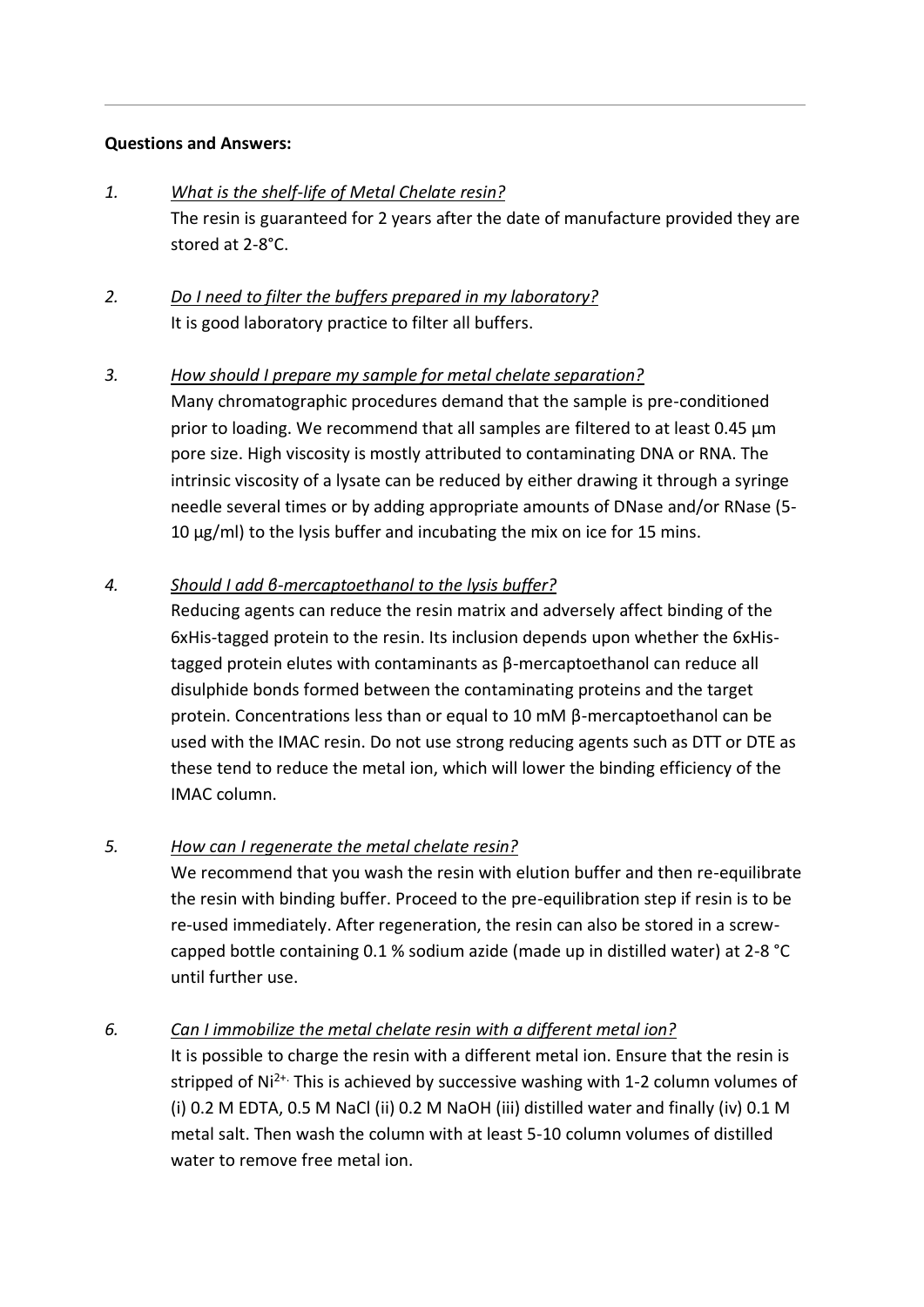# 7. *What can I do if the resin has changed colour*?

The blue colour is attributed to the  $Ni<sup>2+</sup>$  salt. Reductants will cause the resin to turn brown and chelating agents will cause the resin to turn white. Ensure that all solutions are compatible with the Fastback-Ni resin.

# *8. How can I re-charge the resin with NiSO4?*

Wash the resin with min. 5 column volumes of distilled water followed by 1 column volume of 0.1 M NiSO4 solution (made up in distilled water). Wash off any unbound NiSO4 with 5-10 column volumes of distilled water and equilibrate the resin with 5 column volumes of binding buffer e.g. 1 x PBS buffer, pH 7.4 + 10 mM imidazole.

# *9. How can I ensure that levels of contaminants in the final eluate remain low?* We recommend that the binding buffer contains minimum 10 mM imidazole and the wash buffer contains minimum 20-30 mM imidazole.

# *10. Should I be concerned if the resin partially dry out during the chromatographic steps?*

The resin is robust. Partially dried resin rehydrates rapidly. There are no adverse effects upon the performance of the resin.

# *11. Should I remove imidazole after the final elution step?*

You should always remove imidazole if the protein is going to be stored. Otherwise, the protein may precipitate out of solution at -20 or -80°C.

# *12. Can I load purified protein immediately on to an SDS-gel?*

Proteins purified under native conditions can be loaded on to an SDSpolyacrylamide gel. Those proteins purified under denaturing conditions in 6-8 M urea can also be loaded directly on to a denaturing SDS-polyacrylamide gel. Proteins purified in the presence of 4-6 M guanidine HCl should be buffer exchanged in buffers lacking the denaturant prior to a denaturing SDS-PAGE. Pro-Chem offers centrifugal UF concentrators for this application.

*13. Do I need to remove the His-tag from the recombinant protein after purification?* Normally, a protease cleavage site e.g. Factor Xa Protease is engineered between the His-tag and the target protein. The target protein can then be re-purified by passing it through the Fastback-Ni resin in order to purify undigested His-tagged protein. For most applications, it is not necessary to remove the His-tag. However, it is often desirable to remove the His-tag if X-ray crystallography or NMR is to be used to determine the structure of the target protein.

# *14. Under what circumstances should I re-use the resin?*

The resin can be re-used. Re-use does depend on the properties of your target protein. You may observe that flow rates slow down in successive bind-wash-elute cycles as more samples are progressively loaded on to the columns. In addition, if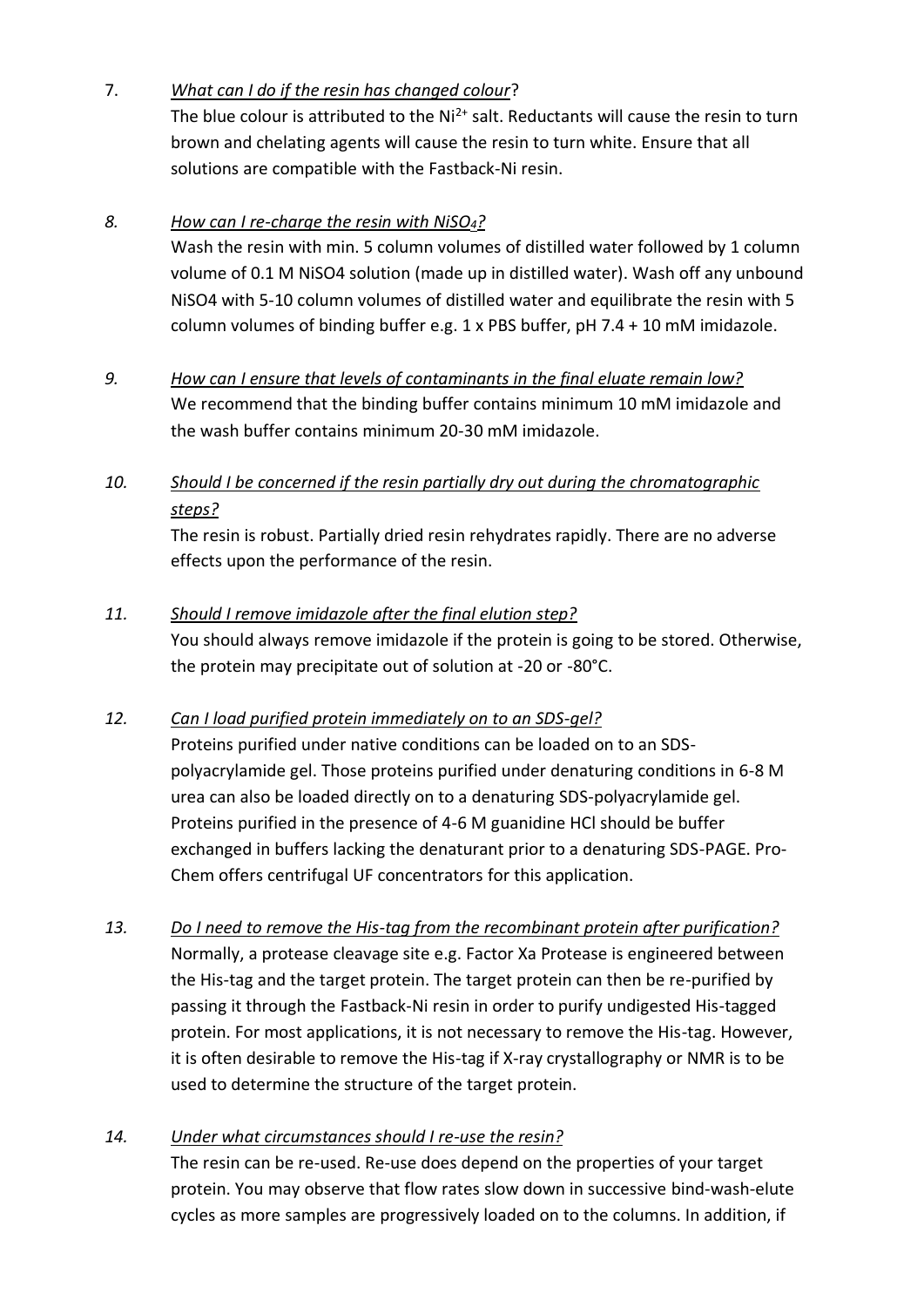the resin is not re-charged with  $Ni<sup>2+</sup>$ , binding capacity may be reduced after repeated use.

#### **Troubleshooting Assistance:**

Bubbles or cracks appear in the resin bed

The resin has been stored at a cool temperature and then rapidly warmed up. The resin should be warmed slowly to room temperature before use.

The sample does not flow easily through the resin

- The resin is clogged with particulates. Pre-filter the sample just before loading it on to the metal chelate resin.
- If the resin is not stored at  $2-8$ °C, or it has been used more than once and stored in the absence of a bacteriostat, microbial growth may restrict flow through the resin.

No elution of the target protein is observed from the resin

- The elution conditions are too mild to desorb the target protein. Use a higher concentration of imidazole or lower the elution pH further!
- Ensure that the resin is blue in appearance. Otherwise the expressed protein will not bind effectively to the resin.
- Ensure that there are no chelators or reductants in the sample which will interfere with binding of the target protein to the resin.
- The protein may have precipitated in the column. Use denaturing conditions!
- The cell disruption method may have liberated proteolytic activities. Purify the protein under denaturing conditions if you do not need to purify an active protein.

The recovery of target protein is low

- The 6xHis-tag may be inaccessible. Either move the affinity tag to the other end of the protein or perform the purification under denaturing conditions.
- Ensure that the resin bed volume is proportionate to the level of expressed 6xHistagged protein. The target protein may pass through into the sample wash if the capacity of the resin bed is insufficient for the level of expressed protein.
- Confirm levels of target protein by immunoassay. This will help determine if your cell disruption methods have been successful.
- The target protein may contain hydrophobic stretches which could have been toxic to the host bacterium, *E.coli*.
- Ensure that the protein is not insoluble i.e. exists in inclusion bodies and resides in the pellet. Solubilize the insoluble protein using 6-8 M urea or 4-6 M guanidine hydrochloride.
- Add further protease inhibitors to the buffers as the full-length protein may have been degraded by hydrolytic enzymes. Alternatively, reduce the time of expression, lower the temperature at which the protein is exposed or use special *E.coli* strains devoid of proteases.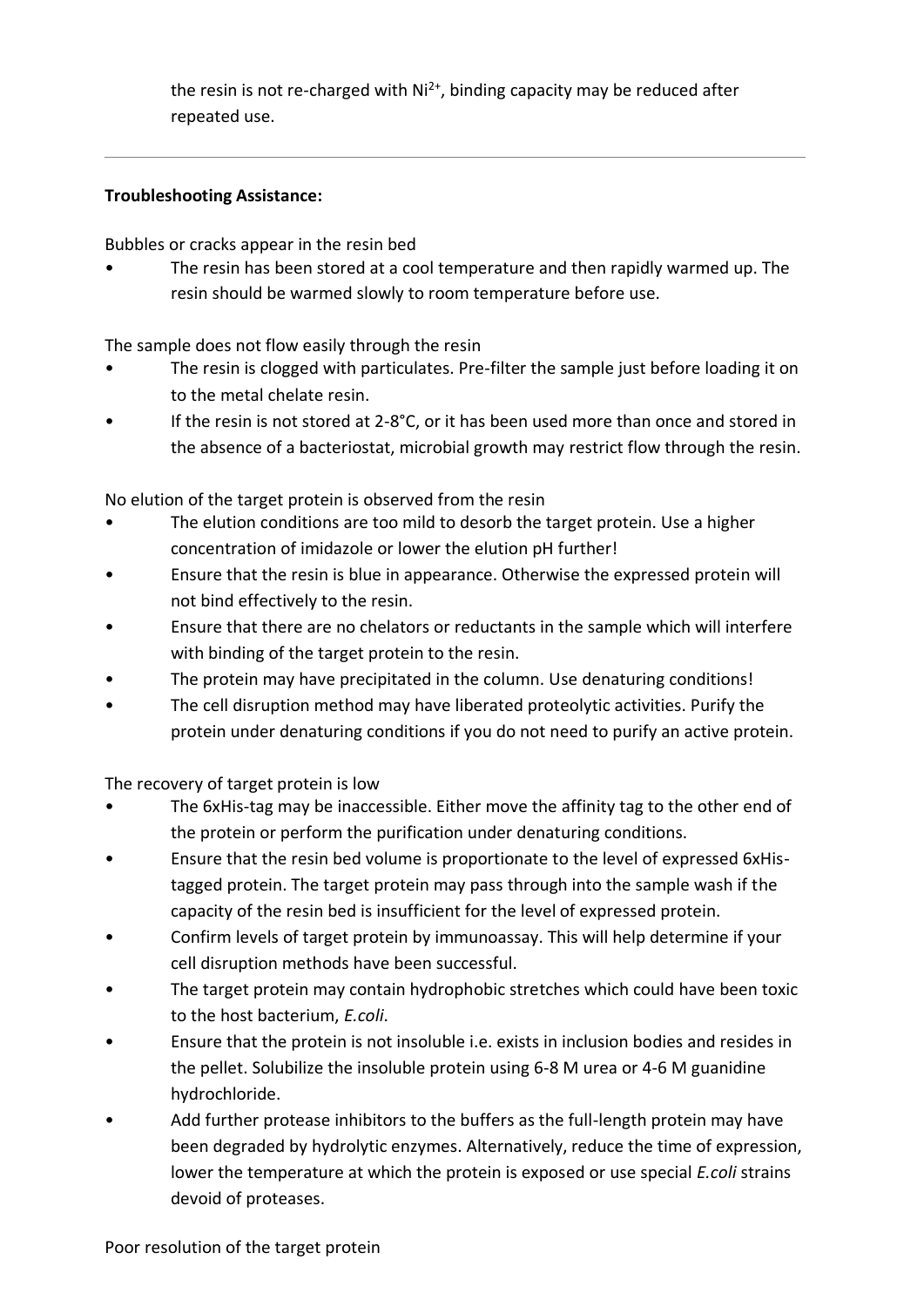- The sample volume or concentration may be too large for the capacity of the resin bed. In this case, reduce the sample load or sample volume.
- The sample may also need to be filtered carefully.

The target protein elutes at an unexpected position

- There may be an ionic interaction between the protein and metal chelate resin. You should maintain the ionic strength above 0.1 M.
- There may be hydrophobic interactions between the sample and the resin. In this instance, reduce the salt concentration and add suitable detergents or organic solvents.
- Co-purification of contaminants may occur if both the expressed protein and the contaminant have similar affinities for the matrix. In this case, a further chromatographic method such as gel filtration or ion exchange chromatography is recommended.

The elution profile cannot be reproduced

- The nature of the sample may have altered and so it may be important to prepare a fresh sample. The 6xHis-tag may have been removed by proteases. Work at 2-8°C and add a protease inhibitor cocktail to the lysis buffer.
- Accessibility of the 6xHis-tag may have altered. If the 6xHis-tag becomes buried in the protein, the binding capacity of any metal chelate resin for this target protein will be significantly reduced under native conditions. In this instance, the purification needs to be performed under denaturing conditions.
- The sample load may be different from the original sample load. It is advisable to keep all these parameters constant.
- Proteins or lipids may have precipitated in the resin bed. Use elution conditions, which stabilize the sample.
- The buffer pH and ionic strength are incorrect and new buffers will need to be prepared.

# **Glossary:**

*affinity chromatography* - chromatographic separation based on a specific interaction between an immobilized ligand and a binding site on a macromolecule.

*baculovirus* – a virus vector for expression of recombinant proteins in insect cells.

*bed volume* - the total volume occupied by the chromatographic packed bed. It is also referred to as the column volume or CV.

*chaotropic agent* - a molecule which interferes with hydro-phobic interactions by disrupting the ordered structure of water molecules. Examples include urea and guanidine.

*chelating agent* – a compound such as EDTA or EGTA that is able to combine with a metal ion to form a structure with one or more rings.

*cleared lysate* – the soluble cell extract after the cell debris and other particulates have been removed by centrifugation.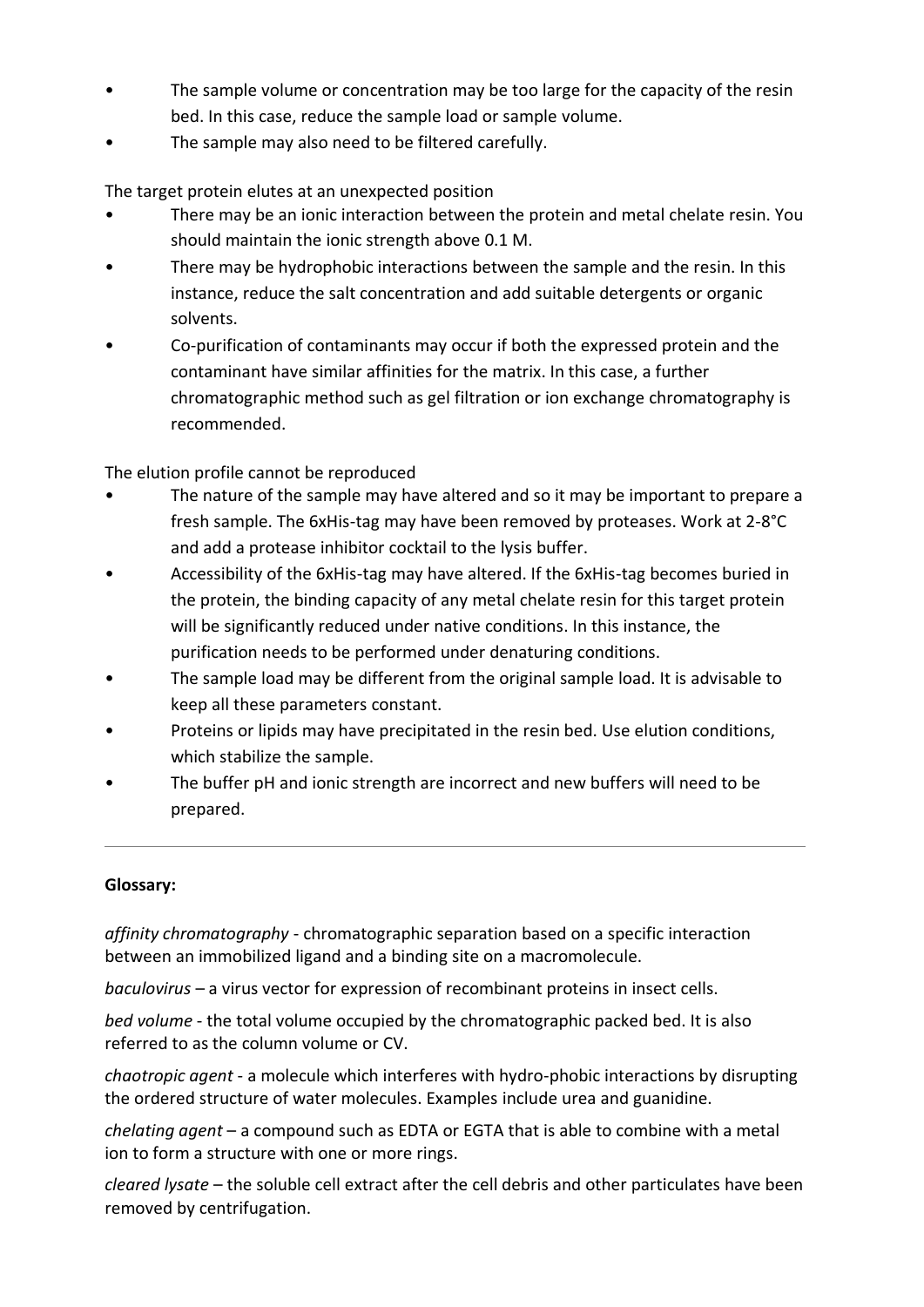*expression vector* – a cloning vector intended for the foreign gene to be expressed in the host organism.

*french pressure cell* – a device that uses high shear forces to rupture microbial cells. The suspension is poured into a chamber, which is closed at one end by a needle valve and at the other end by a piston. Pressures of up to 16,000 lb/in2 are applied by a hydraulic press against a closed needle valve. When the desired pressure is attained, the needle valve is fractionally opened to marginally relieve the pressure. The cells subsequently expand and rupture, thereby releasing the cellular components through the fractionally open valve.

*freeze-thawing* – a method that is sometimes used to break open cells by successive periods of slow freezing and thawing. Ice crystals are generated during the freezing stage, which disrupt the cells when they melt during thawing. The method, however, is slow and releases a limited amount of subcellular components.

*his* - a 3 letter symbol for L-histidine

*his-tag* – a permanent affinity tag engineered into the expression vector upstream or downstream of the gene of interest to facilitate the purification of the recombinant protein. The His-tag doesn't normally have any effect upon the protein structure or function, it comprises 6x Histidine residues (Hexahistidine) and has a molecular weight of 0.7-0.9 kDa

*immobilized* - bound to a surface, usually through covalent linkages.

*inclusion bodies* – quite a lot of proteins form insoluble crystalline aggregates known as inclusion bodies when they are expressed at high levels inside bacteria. The proteins can be solubilized using denaturants such as 8 M urea or 6 M guanidine hydrochloride.

*ion exchange chromatography* - chromatographic separation based on different charge properties of macromolecules.

*isoelectric point* - the pH at which the protein has no net charge.

*lysozyme* – an enzyme than hydrolyzes β-1,4-linkages between N-acetylmuramic acid and 2 acetamido-2-deoxy-D-glucone in peptidoglycan heteroploymers of prokaryotic cell walls. An example is egg white lysozyme and this enzyme is used to disrupt cells in order to liberate expressed proteins. 1 mg/ml lysozyme is normally added to *E.coli* cells in lysis buffer and incubated for 30 min to aid cell disruption. The pH optimum for lysozyme is pH 9.2 (Davies et al 1969).

*metal chelate affinity chromatography* – a form of affinity chromatography where a suitable chelator such as iminodiacetic acid is cross-linked via long stable hydrophilic spacer arm to a matrix such as agarose. The resin is then saturated with an appropriate metal ion, which then has a high affinity for peptidic metal chelates such as poly His-tags.

*recombinant protein* – a protein coded for by a cloned gene which has often been modified *to increase the expression of that protein or to alter the properties of the protein.*

*sonication* – this technique uses ultrasonic energy to generate high transient pressures that are believed to disrupt the cells.

*truncate* - terminate prematurely or to shorten by cutting.

#### **References:**

Affinity Separations: A Practical Approach 1997 (Matejtschuk, P Ed.) IRL PRESS at Oxford University Press. ISBN: 0-19-963550-1.